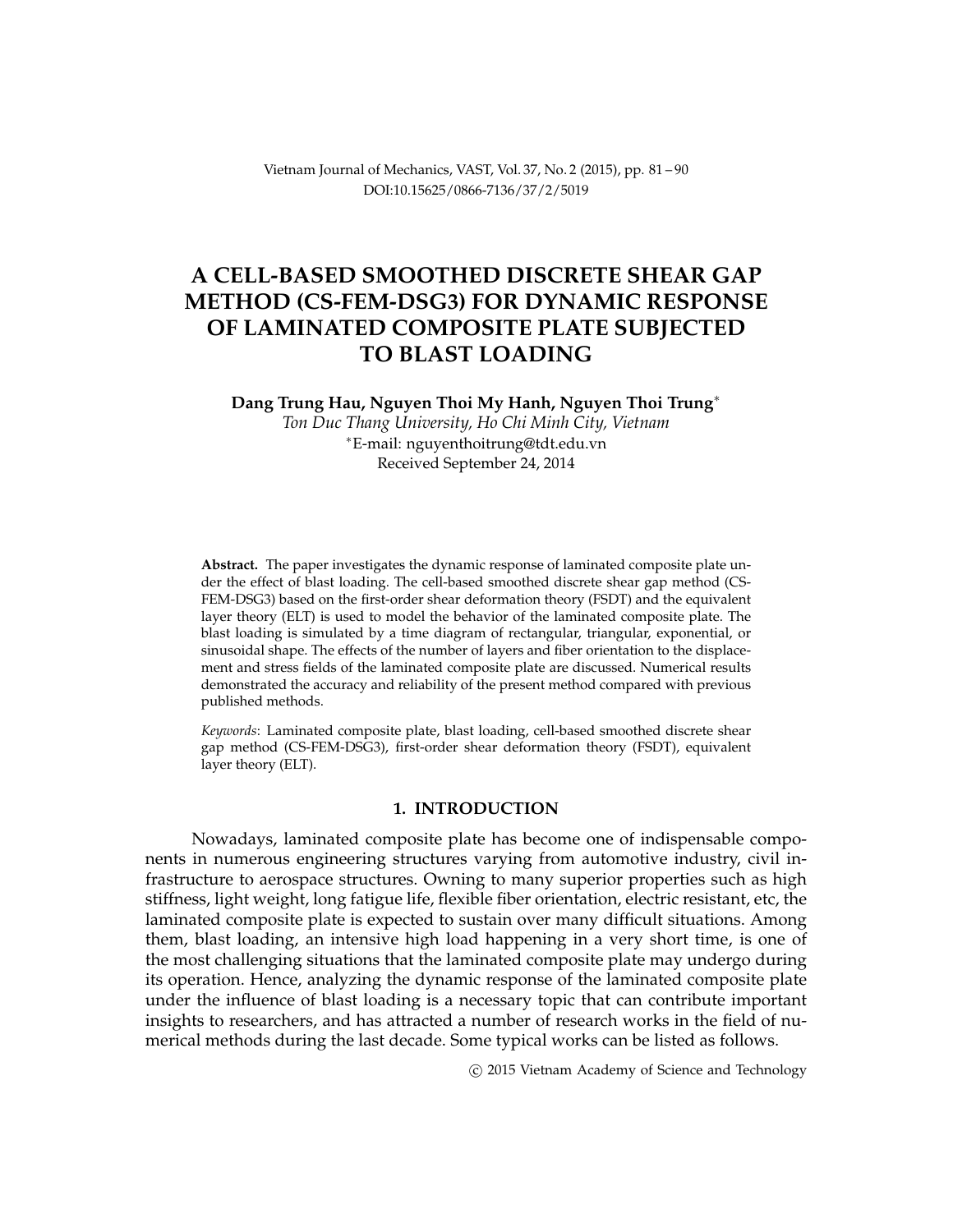Khdeir and Reddy [\[1\]](#page-8-0) used the method of the orthogonality of principal modes and the state variables technique to investigate the dynamic response of symmetric cross-ply laminated composite plates by solving the equation of a higher-order shear deformation plate theory (HSDT). Librescu and Nosier [\[2\]](#page-8-1) dealt with a theoretical analysis of the dynamic response of shear deformable symmetrically laminated rectangular composite flat panels exposing to boom and explosive blast loadings. In this study, the time history of the sonic boom was described as an *N*-shaped pulse, whose negative phase duration was included as a variable in the analysis. The governing equation system formulated by HSDT was solved by using the integral-transform technique. Lam and Chun [\[3\]](#page-8-2) considered the dynamic response of laminated angle-ply plate with the clamped boundary conditions subjected to explosive blast loading. The plate was modeled by classical plate theory (CPT) and the dynamic analysis was carried out by the method of normal mode superposition based on Rayleigh-Ritz method. Meimaris and Day [\[4\]](#page-8-3) studied the dynamic response of laminated anisotropic plate which was modeled by the twenty nodes, isoparametric, parabolic, solid element. Satish Kumar and Mukhooadhyay [\[5\]](#page-8-4) analyzed the transient response of laminated stiffened plates under step and air-blast loads. The formulation was based on the first order shear deformation theory (FSDT). Hause and Librescu [\[6\]](#page-8-5) presented an analytical study of the dynamic response in bending of flat sandwich panels characterized by laminated face sheet and weak core. In this study, the adopted solution methodology was based on the extended Galerkin method coupling with the Laplace Transform to get closed-form solutions of the problem. Librescu et al. [\[7\]](#page-8-6) analyzed the dynamic response of geometrically non-linear sandwich flat panels subjected to initial geometric imperfection and explosive blast loading produced by underwater and in-air explosions.

In general, the previous works mostly employed the HSDT theory or the analytical formulations to achieve good results. The approach using high-order formulas is computationally expensive, while the analytical approach is hard to extend to problems of arbitrary geometries or complicated boundary conditions. Hence, conducting new numerical methods that can deliver accurate results by means of simple implementations is an obvious demand. This paper aims to fill this gap by introducing a new method that combines advantages from many recently proposed methods derived from triangular finite elements.

In an advanced extent of numerical methods, Liu and Nguyen [\[8\]](#page-8-7) have successfully developed robust and efficient series of methods termed the smoothed finite element methods (S-FEMs) that outperform the traditional finite elements in term of accuracy and efficiency. The S-FEMs consist of two key mechanisms: [\(1\)](#page-2-0) they usually employ the three-node triangular elements for easy mesh generation on arbitrary geometries; [\(2\)](#page-2-1) they integrate the strain smoothing technique in computing the local stiffness based on smoothing domains to soften the overly-stiffness of the ordinary triangular elements. Different variants of S-FEMs are distinguished based on the manners of creating the smoothing domains. Among members of S-FEMs, the cell-based smoothed finite element (CS-FEM) has been developed widely for structural analysis due to possessing many beneficial properties in analyzing static and dynamic response of 2D plate problems [\[9\]](#page-8-8). Recently, the CS-FEM was combined with the discrete shear gap method using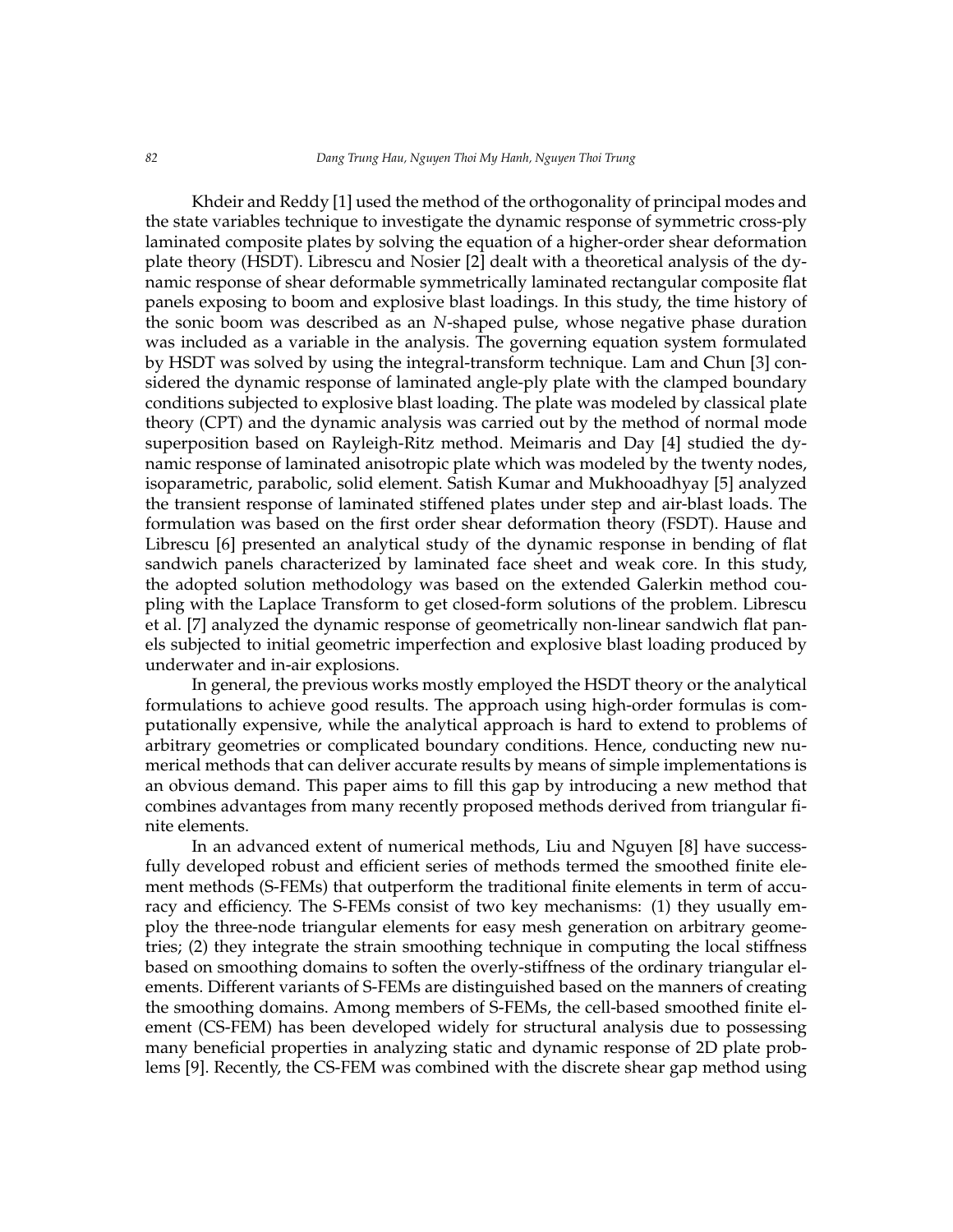triangular element (DSG3) [\[10\]](#page-8-9) to give a so-called the cell-based smoothed discrete shear gap method (CS-FEM-DSG3) [\[11\]](#page-8-10) which can help eliminate the shear locking phenomena and improve efficiently the accuracy and stability of the original DSG3 in analyzing plate and shell problems [\[11](#page-8-10)[–16\]](#page-9-0).

In this paper, the CS-FEM-DSG3 element is extended to analyze the behavior of laminated composite plate subjected to blast loading. A time function of blast loading may take a rectangular, triangular, exponential, or sinusoidal shape. Some numerical examples are performed to illustrate the accuracy and reliability of the proposed method. The numerical results will be compared with the previous published methods.

The paper consists of 5 sections, in which section 2 briefly introduces the mathematical formulation and section 3 presents the CS-FEM-DSG3. Section 4 illustrates the numerical results. Some discussion and conclusion are given in the last section.

# **2. MATHEMATICAL FORMULATION OF LAMINATED COMPOSITE PLATE AND THE BLAST LOADING**

Let us consider a rectangular composite plate in the Cartesian coordinated 0*xyz* in which the *x* − *y* plane coincides with the middle plane  $\Omega$  of the plate as shown in Fig. 1.



*Fig. 1.* Laminated composite plate

The plate consists of *N* orthotropic cross-ply or angle-ply layers with a total thickness *t*. The displacement field at any point on the middle plane is given by

<span id="page-2-0"></span>
$$
\mathbf{u} = \left\{ u_0, v_0, w_0, \beta_x, \beta_y \right\}^T, \tag{1}
$$

where  $u_0$  and  $v_0$  are the membrane displacements along the *x* and *y*-axis, respectively;  $w_0$ is the transverse displacements along the *z*-axis;  $\beta_x$  and  $\beta_y$  are, respectively, the rotations of the transverse normal of the middle plane about the *y* and *x*-axis.

According to FSDT theory [\[17,](#page-9-1) [18\]](#page-9-2), the Galerkin weak form of the composite plate subjected to blast loading without damping system is given by

<span id="page-2-1"></span>
$$
\int_{\Omega} \left\{ \delta \left( \boldsymbol{\varepsilon}_{m} \right)^{T} \delta \left( \boldsymbol{\varepsilon} \right)^{T} \delta \left( \boldsymbol{\gamma} \right)^{T} \right\} \begin{bmatrix} \mathbf{D}_{m} & \mathbf{D}_{m b} & 0 \\ \mathbf{D}_{m b} & \mathbf{D}_{b} & 0 \\ 0 & 0 & \mathbf{D}_{s} \end{bmatrix} \begin{Bmatrix} \boldsymbol{\varepsilon}_{m} \\ \boldsymbol{\kappa} \\ \boldsymbol{\gamma} \end{Bmatrix} d\Omega + \int_{\Omega} \delta \left( \mathbf{u} \right)^{T} \mathbf{m} \ddot{\mathbf{u}} d\Omega = \int_{\Omega} \delta \left( \mathbf{u} \right)^{T} \mathbf{b} d\Omega, \tag{2}
$$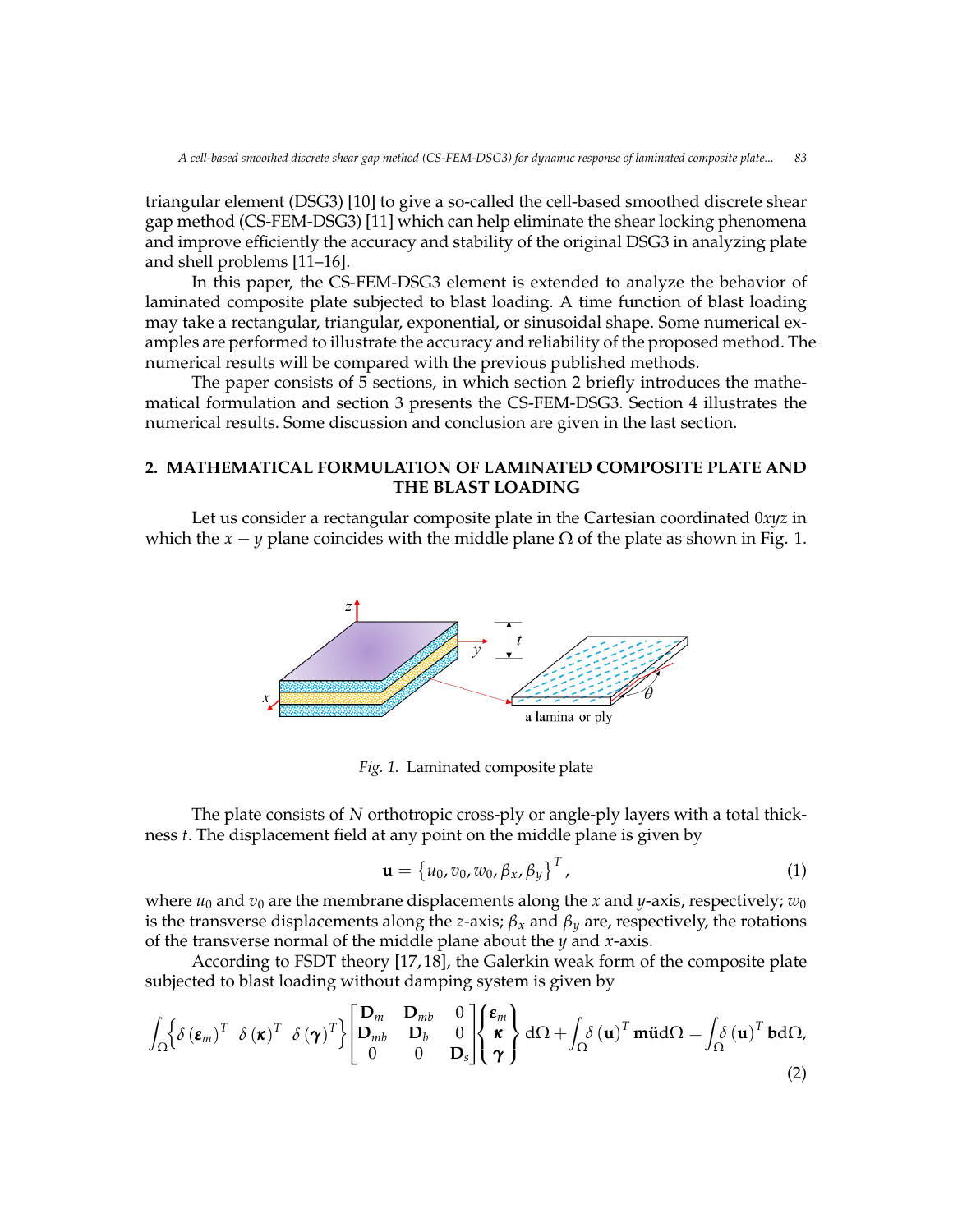where *εm*, *κ* and *γ* are the membrane, bending and shear strains of the plate, given by

$$
\boldsymbol{\varepsilon}_{m} = \begin{cases} u_{0,x} & v_{0,y} & u_{0,y} + v_{0,x} \end{cases}^{T}, \boldsymbol{\kappa} = \begin{cases} \beta_{x,x} & \beta_{y,y} & \beta_{x,y} + \beta_{y,x} \end{cases}^{T}, \boldsymbol{\gamma} = \begin{cases} w_{0,x} + \beta_{x} & w_{0,y} + \beta_{y} \end{cases}^{T}. \tag{3}
$$

In Eq. [\(2\)](#page-2-1),  $\mathbf{D}_m$ ,  $\mathbf{D}_{mb}$ ,  $\mathbf{D}_b$  and  $\mathbf{D}_s$  are the material matrices of the composite plate, defined by

$$
\left(\mathbf{D}_{m}, \mathbf{D}_{mb}, \mathbf{D}_{b}\right) = \sum_{k=1}^{N} \int_{z_k}^{z_{k+1}} \left(\bar{Q}_{ij}\right)_k (1, z, z^2) dz, \quad i, j = 1, 2, 6,
$$
\n
$$
\left(\mathbf{D}_s\right) = \sum_{k=1}^{N} \int_{z_k}^{z_{k+1}} \kappa \left(\bar{Q}_{ij}\right)_k dz, \quad i, j = 4, 5,
$$
\n
$$
(4)
$$

where  $\kappa = 5/6$  is shear coefficient,  $\overline{Q}_{ij}$  are the transformed material constants of the *k*-th lamina [\[19\]](#page-9-3), **m** is the mass matrix containing the mass density of the material *ρ*, expressed by

$$
\mathbf{m} = \sum_{k=1}^{N} \rho_{(k)} \int_{z_k}^{z_{k+1}} \begin{bmatrix} 1 & 0 & 0 & z & 0 \\ 0 & 1 & 0 & 0 & z \\ 0 & 0 & 1 & 0 & 0 \\ z & 0 & 0 & z^2 & 0 \\ 0 & z & 0 & 0 & z^2 \end{bmatrix} dz,
$$
 (5)

 $\mathbf{b} = \{0,0,q,0,0\}^T$  is the distributed load vector, where *q* is the sinusoidal distributed load, defined by

$$
q = Q\sin\left(\frac{\pi x}{a}\right)\sin\left(\frac{\pi y}{b}\right),\tag{6}
$$

in which, Q is the blast loading, defined by [\[1\]](#page-8-0)

$$
Q = q_0 F(t), \tag{7}
$$

where  $q_0$  is the peak blast pressure and  $F(t)$  is the time-dependent dynamic loading, given by

<span id="page-3-0"></span>
$$
F(t) = \begin{cases} \sin(\pi t/t_p) & \text{if } 0 \le t \le t_p, \\ 0 & \text{if } t \ge t_p, \\ 1 & \text{if } 0 \le t \le t_p, \\ 0 & \text{if } t \ge t_p, \\ 1 - t/t_p & \text{if } 0 \le t \le t_p, \\ 0 & \text{if } t \ge t_p, \\ 0 & \text{if } t \ge t_p, \end{cases} \quad \text{triangular loading} \tag{8}
$$

in which,  $t_p$  is the positive phrase duration and  $\psi$  is the waveform parameter.

Note that, the usage of the FSDT in the present research is due to the simplicity in the formulation of the CS-DSG3 integrated with the FSDT and the existence of available reference numerical results in Ref. [\[1\]](#page-8-0) which also use the FSDT.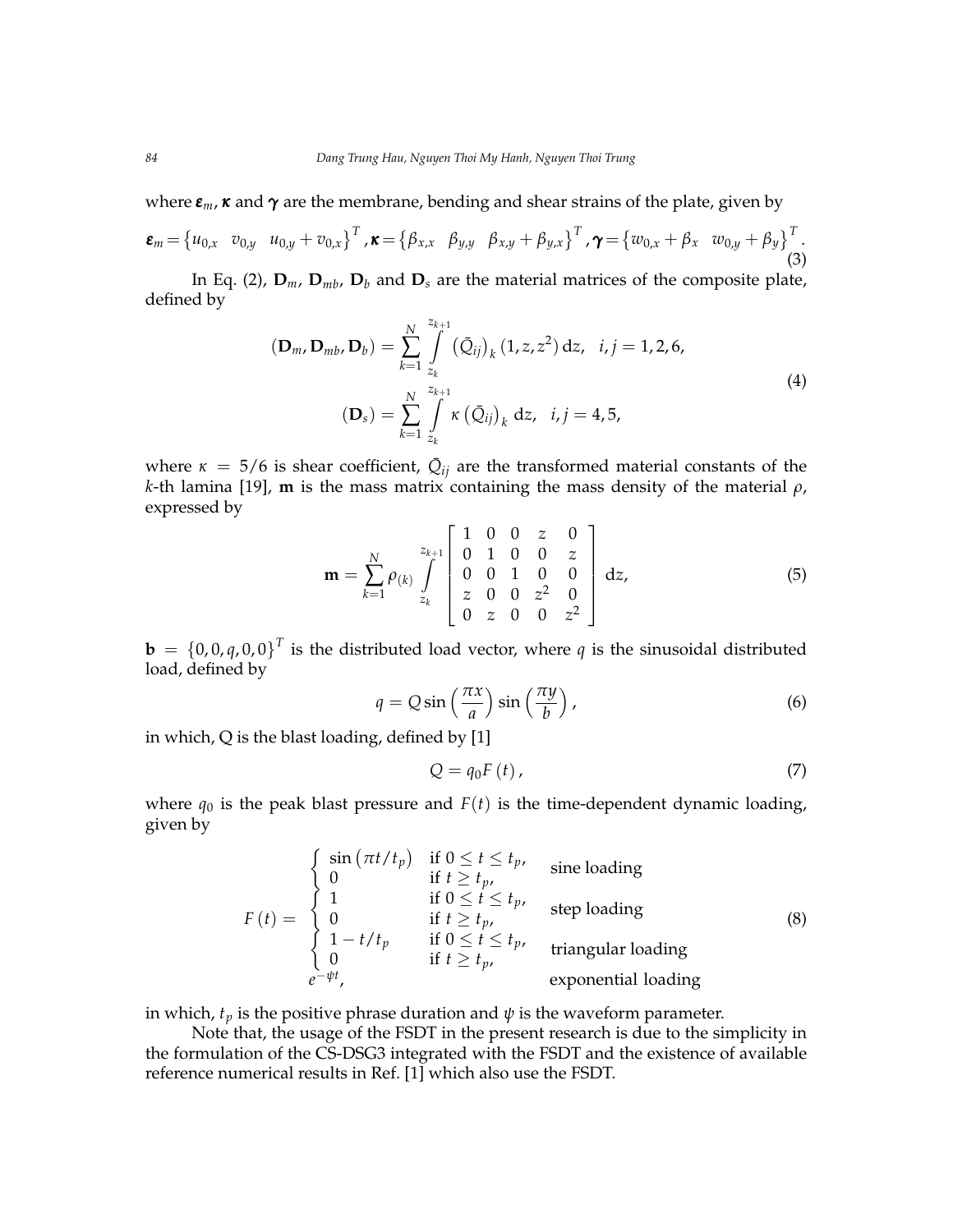# **3. BRIEF ON CS-FEM-DSG3 FORMULATION**

In the CS-FEM-DSG3 [\[11\]](#page-8-10), the domain discretization is the same as that of the standard FEM using *N<sup>n</sup>* nodes and *N<sup>e</sup>* triangular elements. However in the formulation of the CS-FEM-DSG3, each triangular element  $\Omega_e$  is further divided into three sub-triangles  $\Delta_1$ ,  $\Delta_2$  and  $\Delta_3$  by connecting the central point O of the element to three field nodes as shown<br>in Fig. 2 in Fig. 2.  $\ldots$   $\ldots$   $\ldots$   $\ldots$   $\ldots$   $\ldots$   $\ldots$   $\ldots$   $\ldots$   $\ldots$   $\ldots$   $\ldots$   $\ldots$   $\ldots$   $\ldots$   $\ldots$   $\ldots$   $\ldots$   $\ldots$   $\ldots$   $\ldots$   $\ldots$   $\ldots$   $\ldots$   $\ldots$   $\ldots$   $\ldots$   $\ldots$   $\ldots$   $\ldots$   $\ldots$   $\ldots$   $\ldots$   $\ldots$   $\ldots$   $\ldots$   $\ldots$ 



*Fig.* 2. Three sub-triangles ( $\Delta_1$ ,  $\Delta_2$  and  $\Delta_3$ ) created from the triangle 1-2-3 in the CS-FEM-DSG3 by connecting the central point O with three field nodes 1, 2 and 3

Then in each sub-triangle  $\Delta_i$ , *i*= 1, 2, 3, the strain fields are calculated by using the discrete shear gap method (DSG3) [\[10\]](#page-8-9). Finally, the strain fields of the element  $\Omega_e$ are obtained by applying the cell-based strain smoothing operation in the CS-FEM [\[8\]](#page-8-7). Details of the formulation CS-FEM-DSG3 can be found in [\[11](#page-8-10)-13, [15,](#page-8-12) [16\]](#page-9-0).

After the above mentioned process, the strain fields are re-approximated by After the above mentioned process, the strain fields are re-approximated by

<span id="page-4-0"></span>
$$
\boldsymbol{\varepsilon}_m = \tilde{\mathbf{B}}_m \mathbf{d}_e, \quad \boldsymbol{\kappa} = \tilde{\mathbf{B}}_b \mathbf{d}_e, \quad \boldsymbol{\gamma} = \tilde{\mathbf{B}}_s \mathbf{d}_e, \tag{9}
$$

in which,  $\mathbf{a}_e = \{u_i, v_i, w_i, p_{xi}, p_{yi}\}\$ ,  $i = 1, 2, 3$  is the displacement field of element  $\Omega_e$ ;<br> $\mathbf{\tilde{B}}_m$ ,  $\mathbf{\tilde{B}}_b$  and  $\mathbf{\tilde{B}}_s$  are, respectively, the smoothed membrane, bending and shear strain grain which,  $\mathbf{d}_e = \left\{u_i, v_i, w_i, \beta_{xi}, \beta_{yi}\right\}^T$  ,  $i=1,2,3$  is the displacement field of element  $\Omega_e$ ; dient matrices, defined by and shear strain gradient matrices, defined by

<span id="page-4-1"></span>
$$
\tilde{\mathbf{B}}_i = \sum_{j=1}^3 \frac{A_{\Delta_j} \mathbf{B}_i^{\Delta_j}}{A_e},\tag{10}
$$

 $\lambda_i$  are recreatively the area and str bending and shear components. and are respectively the area and the strain gradient where  $A_e$  is the area of element  $\Omega_e$ ;  $A_{\Delta_j}$  and  $\mathbf{B}_i^{\Delta_j}$  $\mathbf{a}^{\prime}$  are respectively the area and strain gradient matrices of sub-triangle  $\Delta_j$ , in which,  $i = m$ , *b*, *s* represents the membrane,

ply subsuluuli<br>Islamatrix of the subjected to ble By substituting formula [\(9\)](#page-4-0) into the weak form [\(2\)](#page-2-1), the equilibrium equation for the plate subjected to blast loading without damping system is presented as

$$
\mathbf{M}\ddot{\mathbf{d}}_t + \mathbf{K}\mathbf{d}_t = \mathbf{F}_t, \tag{11}
$$

where **M** and **K** are the global mass matrix and stiffness matrix, respectively, defined by

$$
\mathbf{M} = \sum_{e=1}^{N_e} \int_{\Omega_e} \mathbf{N}^T \mathbf{m} \mathbf{N} \, d\Omega,\tag{12}
$$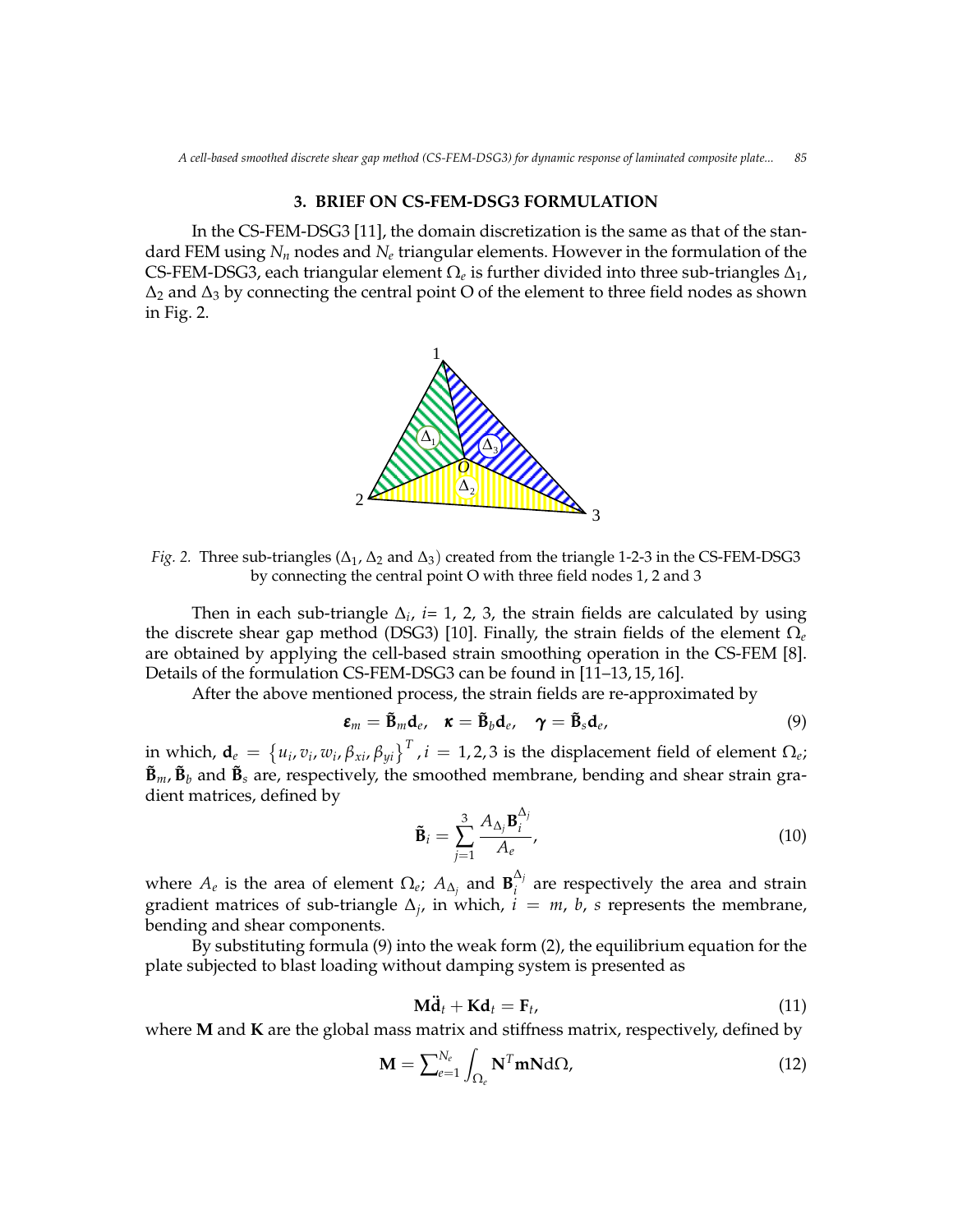*86 Dang Trung Hau, Nguyen Thoi My Hanh, Nguyen Thoi Trung*

$$
\mathbf{K} = \sum_{e=1}^{N_e} \int_{\Omega_e} \left\{ \begin{array}{c} \tilde{\mathbf{B}}_m^T & \tilde{\mathbf{B}}_b^T & \tilde{\mathbf{B}}_s^T \end{array} \right\} \left[ \begin{array}{ccc} \mathbf{D}_m & \mathbf{D}_{mb} & 0 \\ \mathbf{D}_{mb} & \mathbf{D}_b & 0 \\ 0 & 0 & \mathbf{D}_s \end{array} \right] \left\{ \begin{array}{c} \tilde{\mathbf{B}}_m \\ \tilde{\mathbf{B}}_b \\ \tilde{\mathbf{B}}_s \end{array} \right\} d\Omega. \tag{13}
$$

The displacement **d** and the acceleration **d¨** in Eq. [\(11\)](#page-4-1) are obtained using Newmark method [\[20\]](#page-9-4), in which, the displacement and the acceleration at the initial condition are expressed as

$$
\mathbf{d}_{t=0} = \dot{\mathbf{d}}_{t=0} = 0. \tag{14}
$$

At time step  $t + 1$ , the acceleration is calculated based on the equation equilibrium as

$$
\left(\mathbf{M} + \mathbf{K}\beta\Delta t^2\right)\ddot{\mathbf{d}}_{t+1} = \mathbf{F}_{t+1} - \mathbf{K}\left(\mathbf{d}_t + \dot{\mathbf{d}}_t\Delta t + \ddot{\mathbf{d}}_t\left(1/2 - \beta\right)\Delta t^2\right). \tag{15}
$$

Then, the velocity and displacement at time step *t* + 1 are updated via

$$
\dot{\mathbf{d}}_{t+1} = \dot{\mathbf{d}}_t + \ddot{\mathbf{d}}_t (1 - \lambda) \Delta t + \ddot{\mathbf{d}}_{t+1} \lambda \Delta t, \tag{16}
$$

$$
\mathbf{d}_{t+1} = \mathbf{d}_t + \dot{\mathbf{d}}_t \Delta t + \ddot{\mathbf{d}}_t (1/2 - \beta) \Delta t^2 + \ddot{\mathbf{d}}_{t+1} \beta \Delta t^2, \tag{17}
$$

Since the value of  $\omega$ , natural frequency of the composite plate, is not considered in this paper, the average acceleration method (with  $\lambda = 1/2$  and  $\beta = 1/4$  as shown in Ref. [\[21\]](#page-9-5)) which can ensure the stability condition is chosen in the paper.

Also note that the cell-based gradient smoothing technique is only applied for improving the stiffness matrix of the CS-FEM-DSG3, without being applied to the other matrix or vector (such as mass matrix or load vector). The computation of mass matrix and load vector is quite similar to the traditional way of the standard FEM.

# **4. NUMERICAL RESULTS**

In this section, the dynamic response of a simply supported square laminated composite plate subjected to blast loading is investigated in 0.008 seconds with increment of 0.000016 seconds. The model of the blast loading is performed by repeating accurately the model of the blast loading in Ref. [\[1\]](#page-8-0) to make sure that the comparison between results is consistent. The plate is composed of three cross-ply  $(0^{\circ}/90^{\circ}/0^{\circ})$  layers with identical material parameters such as: Young's modulus  $E_1 = 25 \times 10^6$  psi,  $E_2 = 10^6$  psi; shear's modulus  $G_{12} = G_{13} = 0.5 \times 10^6 \text{ psi}$ ,  $G_{23} = 0.2 \times 10^6 \text{ psi}$ ; Poisson ratio  $v_{12} = 0.25$ ; and mass density  $\rho = 0.05791 \, \text{lb/in}^3.$  The thickness of layers are assumed to be the same and the total thickness of the laminate is  $h = 6$  in. The size of the plate is  $a = 30$  in. The plate is subjected to sinusoidally distributed pressure with the peak value  $q_0 = 10^4$  psi. The constant coefficients in Eq. [\(8\)](#page-3-0) are chosen with  $t_p=0.006\,\text{s}$  and  $\gamma=330\,\text{s}^{-1}.$ 

Fig. 3 shows the central deflection as a function of time corresponding to different pulse loadings by the CS-FEM-DSG3, DSG3 (meshing  $12\times12\times2$  triangular elements) and previous published results. It is seen that the results by the CS-FEM-DSG3 agree well with those from Khdeir and Reddy [\[1\]](#page-8-0) using analytical solution based on the FSDT theory, and outperform those by the DSG3. This is because the cell-based gradient smoothing technique of the CS-FEM-DSG3 helps soften the over-stiffness of the DSG3 as shown in Ref. [\[11\]](#page-8-10), and hence make the results by the CS-FEM-DSG3 more accurate than those by the DSG3.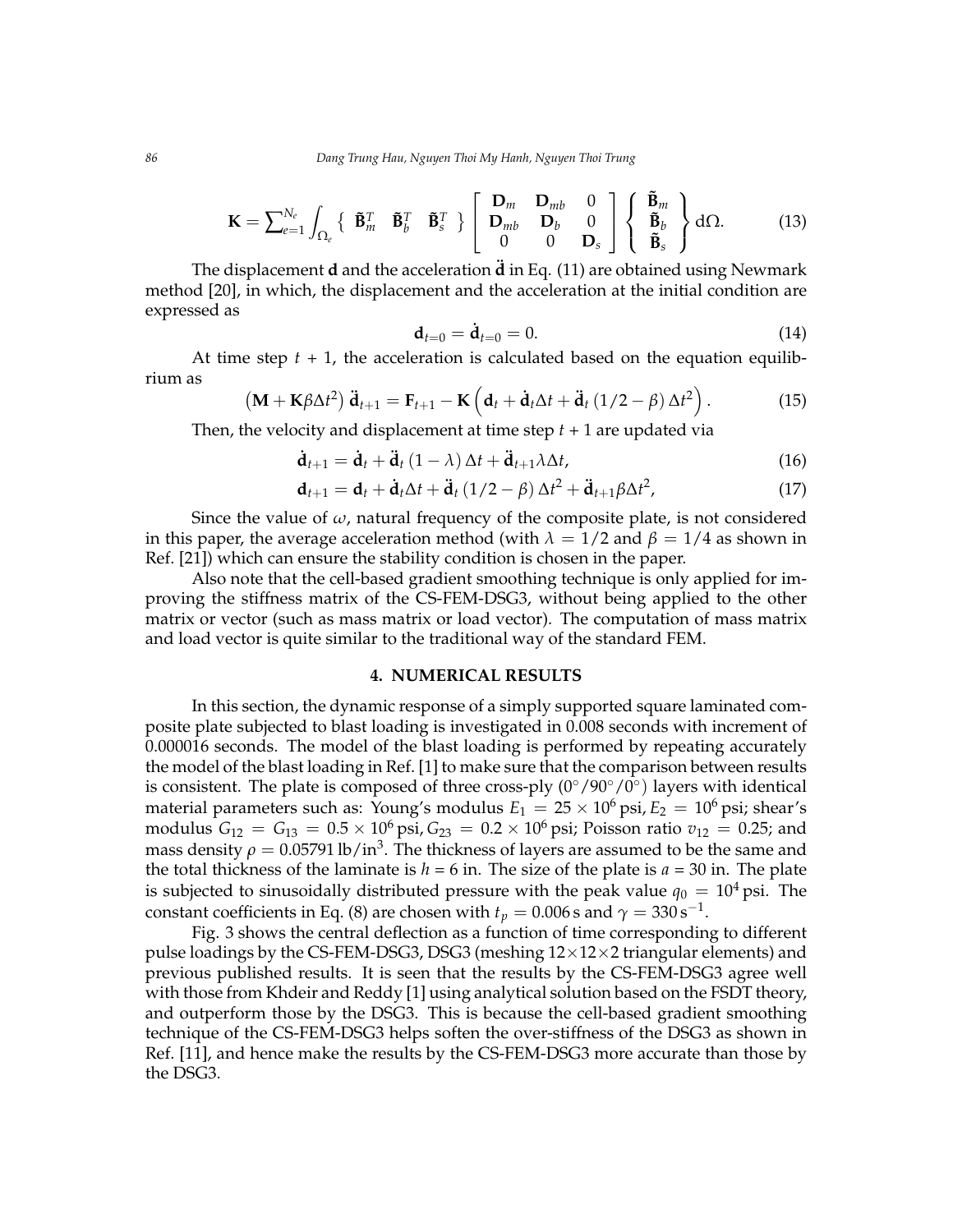

f the center deflection as a function of time for varies 3. Variation of the center deflection as a function of time for various Fig. 3. Variation of the center deflection as a function of time for various pulses loading: *Fig. 3.* Variation of the center deflection as a function of time for various pulses loading: a) sine; *Fig.*  $\frac{1}{2}$  *3.*  $\frac{1}{2}$  (3.3.1)  $\frac{1}{2}$  a) sine; b) step; c) exponential; d) triangle a) sine; b) step; c) exponential; d) triangle Fig. 3. Variation of the center deflection as a function of time for various pulses loading: Sine Fig. 3. Variation of the center deflection as a function of time for various pulses loading:<br> $\frac{1}{2}$ ,  $\frac{1}{2}$ ,  $\frac{1}{2}$ ,  $\frac{1}{2}$ ,  $\frac{1}{2}$ ,  $\frac{1}{2}$ ,  $\frac{1}{2}$ ,  $\frac{1}{2}$ ,  $\frac{1}{2}$ ,  $\frac{1}{2}$ ,  $\frac{1}{2}$ ,  $\frac{1}{2$ 



ลา Khdeir and Reddy FSDT Variation of the normal stress  $\bar{\sigma}_x = \sigma_x(a/2,a/2,h/2)/q_0$  as a funct *<sup>x</sup>* ۹r Khdeir and Reddy FSDT Variation of the normal stress  $\bar{\sigma}_x = \sigma_x(a/2, a/2, h/2)/q_0$  as a function of time for various pulse lo  $\cdot$ ential; d) triangle pulse lo  $, \circ$ ential; d) triangle pulse loadings: a) sine; b) step; c) exponential; d) triangle  $\frac{1}{2}$  sine; b) since; b) step; c) exponential; d) triangle.  $\hat{f}$  *b*  $\hat{f}$  and  $\hat{f}$  and  $\hat{f}$  are  $\hat{f}$   $\hat{f}$  are  $\hat{f}$   $\hat{f}$  as  $\hat{f}$   $\hat{f}$  are  $\hat{f}$   $\hat{f}$  and  $\hat{f}$  are  $\hat{f}$  and  $\hat{f}$  are  $\hat{f}$  and  $\hat{f}$  are  $\hat{f}$  and  $\hat{f}$  are  $\hat{f}$  an *Fig.* 4. Variation of the normal stress  $\bar{\sigma}_x = \sigma_x(a/2, a/2, h/2)/q_0$  as a function of time for various pulse loadings: a) sine; b) step; c) exponential; d) triangle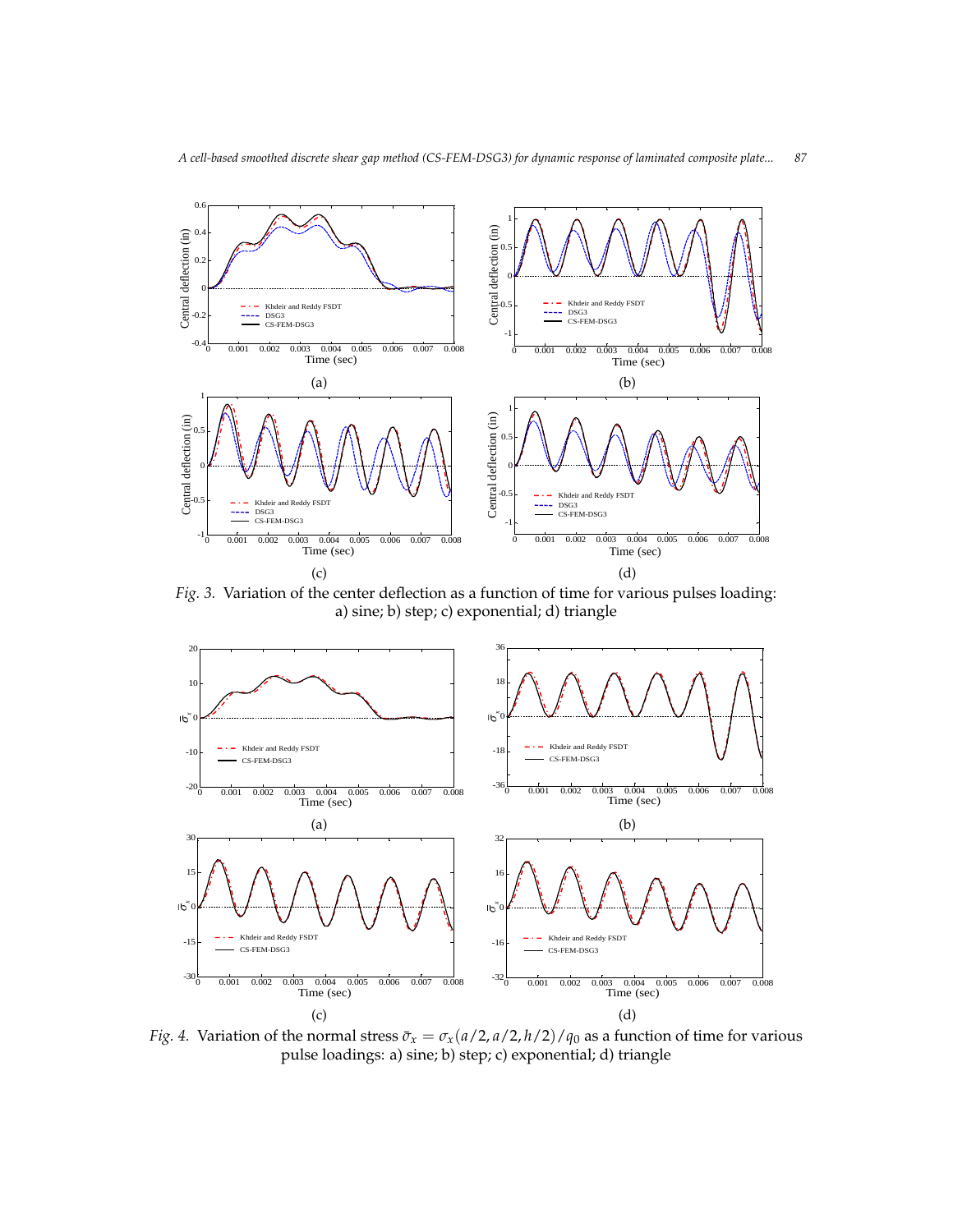Similarly, Fig. 4 presents the normal stress as a function of time for the various pulse loadings, obtained by the CS-FEM-DSG3 and by Khdeir and Reddy [\[1\]](#page-8-0). The two results match perfectly. This hence illustrates again the accuracy and robustness of the present method. present method. present method. This hence is a gain the accuracy and robustness of the present method.



*Fig.* 5. Central deflection and normal stress of the plate by the CS-FEM-DSG3 (as a function of time for exponential pulse loading) subjected to various number of layers and fiber orientations; (a) Central deflection (in) and b) Normal stress  $\bar{\sigma}_x = \sigma_x(a/2, a/2, h/2)/q_0$ *x x*

Fig. 5 illustrates the central deflection and normal stress of the plate by the CS-DSG3 (as a function of time for exponential pulse loading) subjected to various numbers of manders or layers and their orientations. It can be seen that the plate stiffness is directly proportional to the number of layers, in which the cross-ply-contributes ress-stiffness to<br>than the angle-ply. The example demonstrates the dependence of the plate stiffness to the number of layers and fiber orientations, and hence an optimization problem for determining the optimal number of layers and fiber orientations should be applied to optimize the stiffness of the composite laminated plate. FEM-DSG3 (as a function of time for exponential pulse loading) subjected to various numbers of layers and fiber orientations. It can be seen that the plate stiffness is directly proportional to the number of layers, in which the cross-ply contributes less stiffness than the angle-ply. The example demonstrates the dependence of the plate stiffness to the number of layers and fiber and fiber and fiber and fiber angles of the plate stiffness to

## **5. CONCLUSION**

In this paper, the cell-based smoothed discrete shear gap method (CS-FEM-DSG3) is extended to investigate the dynamic response of laminated composite plate under the effect of blast loading modeled by some trigonometric time functions. Numerical results demonstrate that the proposed method can achieve accurate results by using only a relative coarse mesh. Moreover, numerical examples also demonstrate the direct effect of the number of layers and the fiber orientation to the stiffness of plate, so an optimization algorithm should be applied to determine the optimal layer number and fiber orientations in the composite laminated problem. In addition, the new results of the numerical example which are used to demonstrate the effect of the layer's number and the fiber orientation to the dynamic response of the plate under the effect of blast loading can be served as reliable benchmark examples for later studies. The present CS-FEM-DSG3 is promising to extend to the problems with more complicated geometry domains and boundary conditions without existing available analytical solutions.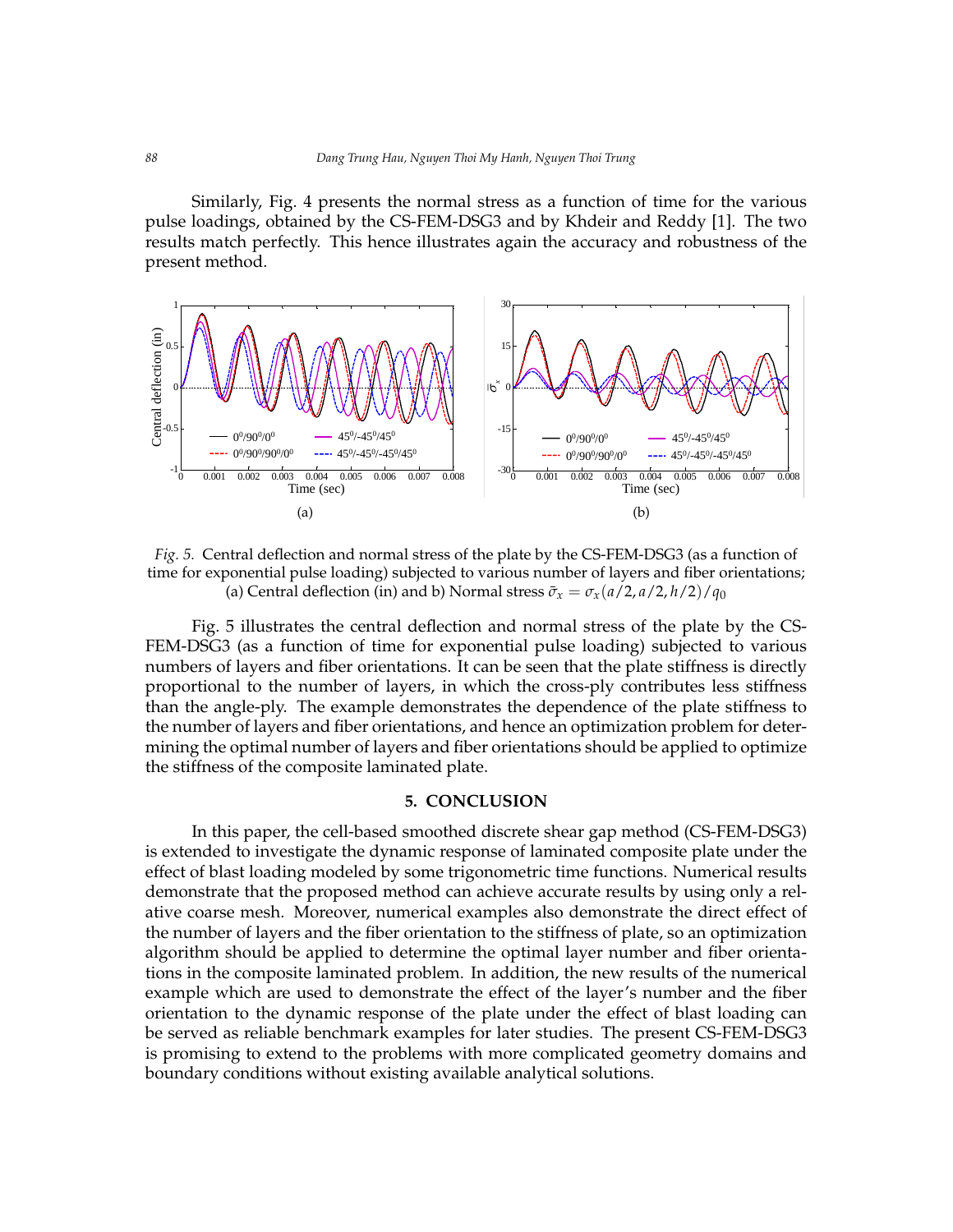## **ACKNOWLEDGEMENTS**

This work was supported by Vietnam National Foundation for Science & Technology Development (NAFOSTED), Ministry of Science & Technology, under the basic research program (Project No.: 107.99-2014.11).

#### **REFERENCES**

- <span id="page-8-0"></span>[1] A. A. Khdeir and J. N. Reddy. Exact solutions for the transient response of symmetric crossply laminates using a higher-order plate theory. *Composites Science and Technology*, **34**, (3), (1989), pp. 205–224.
- <span id="page-8-1"></span>[2] L. Librescu and A. Nosier. Response of laminated composite flat panels to sonic boom and explosive blast loadings. *AIAA Journal*, **28**, (2), (1990), pp. 345–352.
- <span id="page-8-2"></span>[3] K. Y. Lam and L. Chun. Analysis of clamped laminated plates subjected to conventional blast. *Composite Structures*, **29**, (3), (1994), pp. 311–321.
- <span id="page-8-3"></span>[4] C. Meimaris and J. D. Day. Dynamic response of laminated anisotropic plates. *Computers & Structures*, **55**, (2), (1995), pp. 269–278.
- <span id="page-8-4"></span>[5] Y. V. Satish Kumar and M. Mukhopadhyay. Transient response analysis of laminated stiffened plates. *Composite Structures*, **58**, (1), (2002), pp. 97–107.
- <span id="page-8-5"></span>[6] T. Hause and L. Librescu. Dynamic response of anisotropic sandwich flat panels to explosive pressure pulses. *International Journal of Impact Engineering*, **31**, (5), (2005), pp. 607–628.
- <span id="page-8-6"></span>[7] L. Librescu, S.-Y. Oh, and J. Hohe. Dynamic response of anisotropic sandwich flat panels to underwater and in-air explosions. *International Journal of Solids and Structures*, **43**, (13), (2006), pp. 3794–3816.
- <span id="page-8-7"></span>[8] G. R. Liu and T. T. Nguyen. *Smoothed finite element methods*. CRC Press, (2010).
- <span id="page-8-8"></span>[9] G. R. Liu, K. Y. Dai, and T. T. Nguyen. A smoothed finite element method for mechanics problems. *Computational Mechanics*, **39**, (6), (2007), pp. 859–877.
- <span id="page-8-9"></span>[10] K.-U. Bletzinger, M. Bischoff, and E. Ramm. A unified approach for shear-locking-free triangular and rectangular shell finite elements. *Computers & Structures*, **75**, (3), (2000), pp. 321– 334.
- <span id="page-8-10"></span>[11] T. Nguyen-Thoi, P. Phung-Van, H. Nguyen-Xuan, and C. Thai-Hoang. A cell-based smoothed discrete shear gap method using triangular elements for static and free vibration analyses of Reissner-Mindlin plates. *International Journal for Numerical Methods in Engineering*, **91**, (7), (2012), pp. 705–741.
- [12] T. Nguyen-Thoi, T. Bui-Xuan, P. Phung-Van, H. Nguyen-Xuan, and P. Ngo-Thanh. Static, free vibration and buckling analyses of stiffened plates by CS-FEM-DSG3 using triangular elements. *Computers & Structures*, **125**, (2013), pp. 100–113.
- <span id="page-8-11"></span>[13] T. Nguyen-Thoi, H. Luong-Van, P. Phung-Van, T. Rabczuk, and D. Tran-Trung. Dynamic responses of composite plates on the Pasternak foundation subjected to a moving mass by a cell-based smoothed discrete shear gap (CS-FEM-DSG3) method. *International Journal of Composite Materials*, **3**, (2013), pp. 19–27.
- [14] T. Nguyen-Thoi, P. Phung-Van, C. Thai-Hoang, and H. Nguyen-Xuan. A cell-based smoothed discrete shear gap method (CS-DSG3) using triangular elements for static and free vibration analyses of shell structures. *International Journal of Mechanical Sciences*, **74**, (2013), pp. 32–45.
- <span id="page-8-12"></span>[15] P. Phung-Van, T. Nguyen-Thoi, H. Dang-Trung, and N. Nguyen-Minh. A cell-based smoothed discrete shear gap method (CS-FEM-DSG3) using layerwise theory based on the C0-HSDT for analyses of composite plates. *Composite Structures*, **111**, (2014), pp. 553–565.